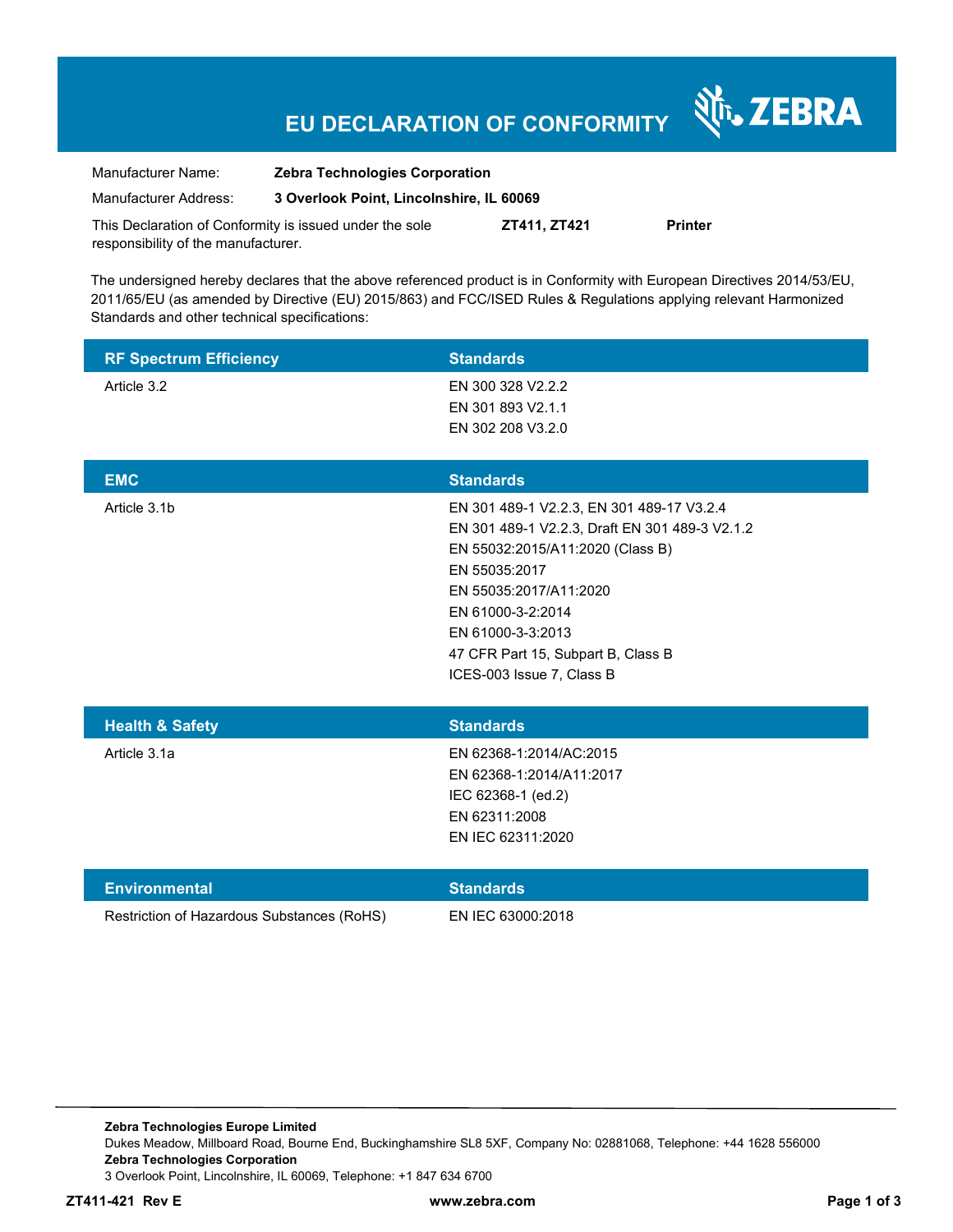## **EU DECLARATION OF CONFORMITY**

With regard to Directive 2014/53/EU, the conformity assessment procedure referred to in Article 17.2(a) and detailed in Annex II has been followed.

US company representative for FCC Supplier's Declaration of Conformity (47 CFR Part 2.1071 to 2.1077) is Jay Cadiz and can be reached at jcadiz@zebra.com.

#### **Signed on behalf of Zebra Technologies Corporation**

*\_\_\_\_\_\_\_\_\_\_\_\_\_\_\_\_\_\_\_\_\_\_\_\_\_\_\_\_\_\_\_\_\_\_\_\_\_\_\_\_\_\_*

adj

Jay Cadiz Rev: E Manager, Compliance Engineering Place: Lincolnshire

*(Authorized Corporate Signature)* Date of Affixing the CE Mark: 1 January 2018 Date: 6 December 2021

र्शे<sub>ं</sub> ZEBRA

**Zebra Technologies Europe Limited**  Dukes Meadow, Millboard Road, Bourne End, Buckinghamshire SL8 5XF, Company No: 02881068, Telephone: +44 1628 556000 **Zebra Technologies Corporation**  3 Overlook Point, Lincolnshire, IL 60069, Telephone: +1 847 634 6700